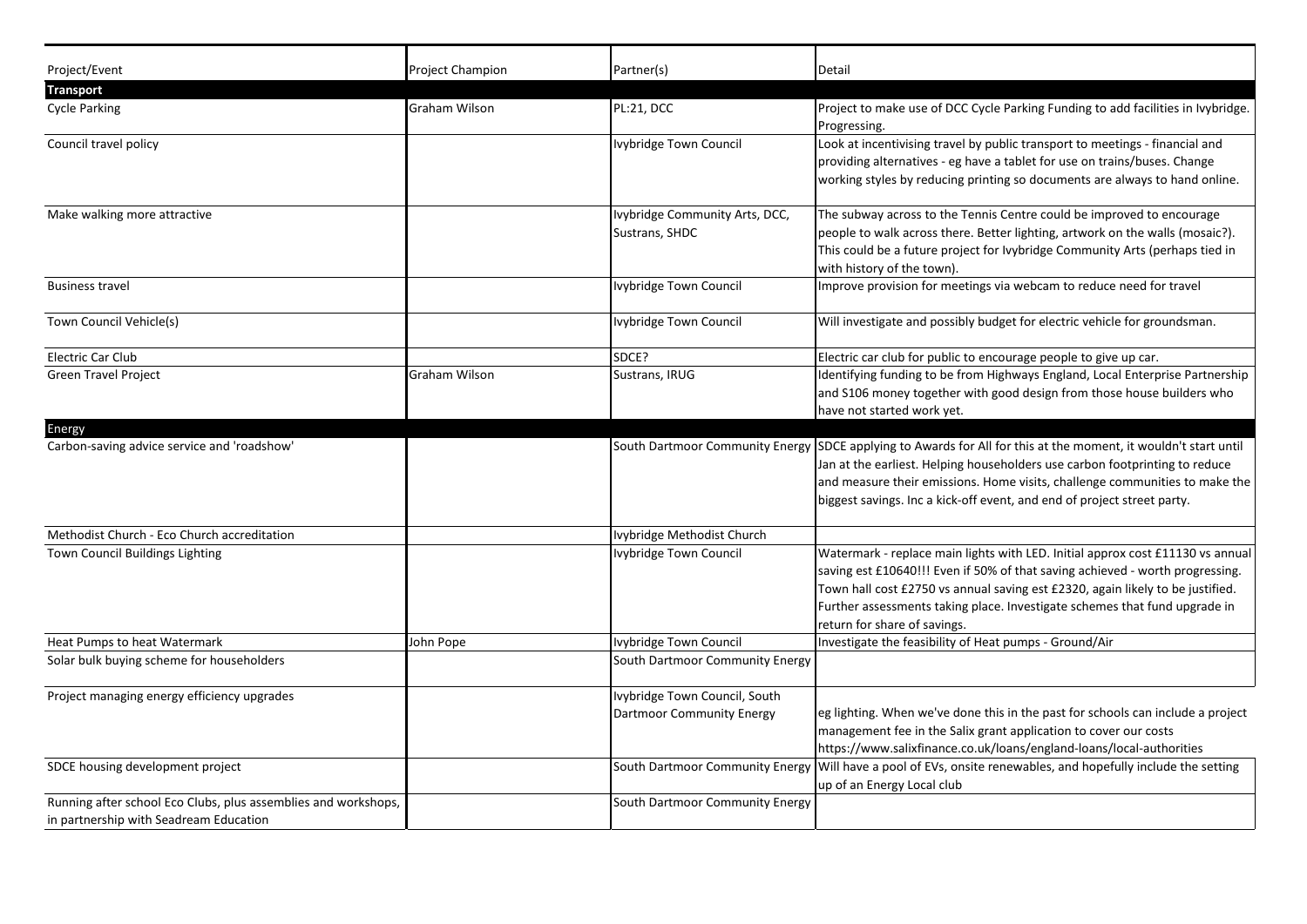| Consumption (Food & Waste)                                   |                      |                                   |                                                                                    |
|--------------------------------------------------------------|----------------------|-----------------------------------|------------------------------------------------------------------------------------|
| School Uniform Swap                                          |                      | Ivybridge Town Council            | Summer holiday school uniform swap in The Watermark - poss alongside               |
|                                                              |                      |                                   | repair shop, info on negatives of fast fashion                                     |
| The Watermark Coffee Shop                                    |                      | Ivybridge Town Council            | More plant based foods. Contuinie to reduce single use items.                      |
| School Food                                                  |                      | DCC, WEST Trust                   | When we have contact - maybe see about plant based school dinners                  |
| The Watermark Recycling                                      |                      | Ivybridge Town Council            | Recycling bins in all rooms                                                        |
| Sigle use water bottle reduction                             |                      | Ivybridge Town Council            | Water refill points                                                                |
| <b>Food Festival</b>                                         |                      | Ivybridge Town Council - Cllr     | Plant based food festival - poss using Miss Ivy. Work with Foodbank to put on      |
|                                                              |                      | Silsbury                          | cookery classes/demos to use left overs/past its best food. Poss use Miss Ivy      |
| Repair Café/Shop                                             |                      | Ivybridge Library                 | Run a repair café with skilled people to help/teach repair techniques to reuse     |
|                                                              |                      |                                   | items                                                                              |
| <b>Crisp Packet Recycling</b>                                |                      | Ivybridge Town Council, Ivybridge |                                                                                    |
|                                                              |                      | <b>Community College</b>          |                                                                                    |
| Toy Swap - 2nd Nov                                           |                      | Ivybridge Methodist Church        |                                                                                    |
| Swishing event (clothes swap) small event for the first one, |                      | Ivybridge Methodist Church        | poss alongside clothes repair shop, info on negatives of fast fashion              |
| probably only promoted to church members - 25th Nov          |                      |                                   |                                                                                    |
| Environment                                                  |                      |                                   |                                                                                    |
| Tree planting                                                |                      | Ivybridge Town Council, PL:21     | Filham done. Need 'per hectare' CO2 absobtion figures to justify and identify      |
|                                                              |                      |                                   | new sites.                                                                         |
| Hedge Laying                                                 |                      |                                   | Lots of Devon hedges around town. ICC students could be taught this skill -        |
|                                                              |                      |                                   | which leads to better growth and better habitats. ITC facilitating course at       |
|                                                              |                      |                                   | Woodlands Cemetary.                                                                |
| Longtimber Woods management                                  |                      | Ivybridge Town Council            | Coppicing and other sustainable woodland management techiniques already            |
|                                                              |                      |                                   | employed. Looking at community firewood and charcoal burning                       |
| <b>River Erme Improvements</b>                               |                      |                                   | Imprive cleanliness and quality of River Erme                                      |
| Green walls                                                  |                      | Planning?                         | Look at where green walls can be introduced - biodiversity, beauty and             |
|                                                              |                      |                                   | insulation                                                                         |
| Parks Management Plan Improvements                           |                      | Ivybridge Town Council            | Any boggy areas could be used to grow willow which could, in turn be used for      |
|                                                              |                      |                                   | craft, charcoal, willow sculpture. Recycle bins in parks. Cutting                  |
|                                                              |                      |                                   | frequency/timing improvments to improve biodiversity, wild flowers and             |
|                                                              |                      |                                   | habitats. Look at design of new Woodlands Cemetary area - more sustainable         |
|                                                              |                      |                                   | paths etc                                                                          |
| Wildflower meadow/areas                                      |                      | Ivybridge Town Council            | Meadow and areas at edge of fields already in place. Need funding for              |
|                                                              |                      |                                   | interpretation boards and to deliver workshop or information session about         |
|                                                              |                      |                                   | creating your own.                                                                 |
| Community Gardening Group/Ivybridge In Bloom                 | <b>Shirley Weeks</b> | Ivybridge In Bloom                | Sustainable and wildlife-friendly plans for Fore Street initially then grow across |
|                                                              |                      |                                   | town                                                                               |